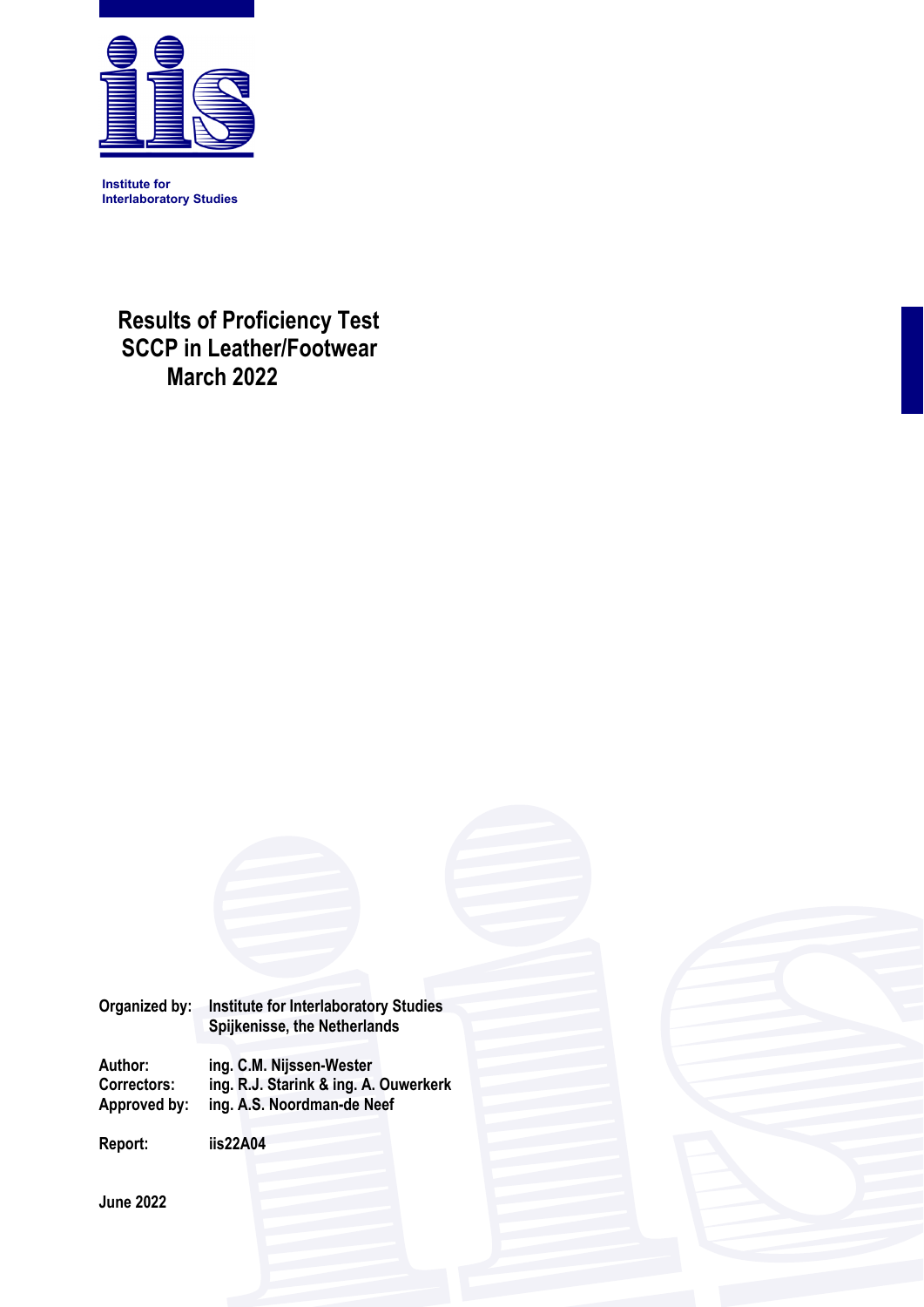# **CONTENTS**

| $\mathbf{1}$   |                                                                      |  |
|----------------|----------------------------------------------------------------------|--|
| $\overline{2}$ |                                                                      |  |
| 2.1            |                                                                      |  |
| 2.2            |                                                                      |  |
| 2.3            |                                                                      |  |
| 2.4            |                                                                      |  |
| 2.5            |                                                                      |  |
| 3              |                                                                      |  |
| 3.1            |                                                                      |  |
| 3.2            |                                                                      |  |
| 3.3            |                                                                      |  |
| $\overline{4}$ |                                                                      |  |
| 4.1            |                                                                      |  |
| 4.2            |                                                                      |  |
| 4.3            | COMPARISON OF THE PROFICIENCY TEST OF MARCH 2022 WITH PREVIOUS PTS 9 |  |
| 4.4            |                                                                      |  |
| 5              |                                                                      |  |
| 6              |                                                                      |  |

# Appendices: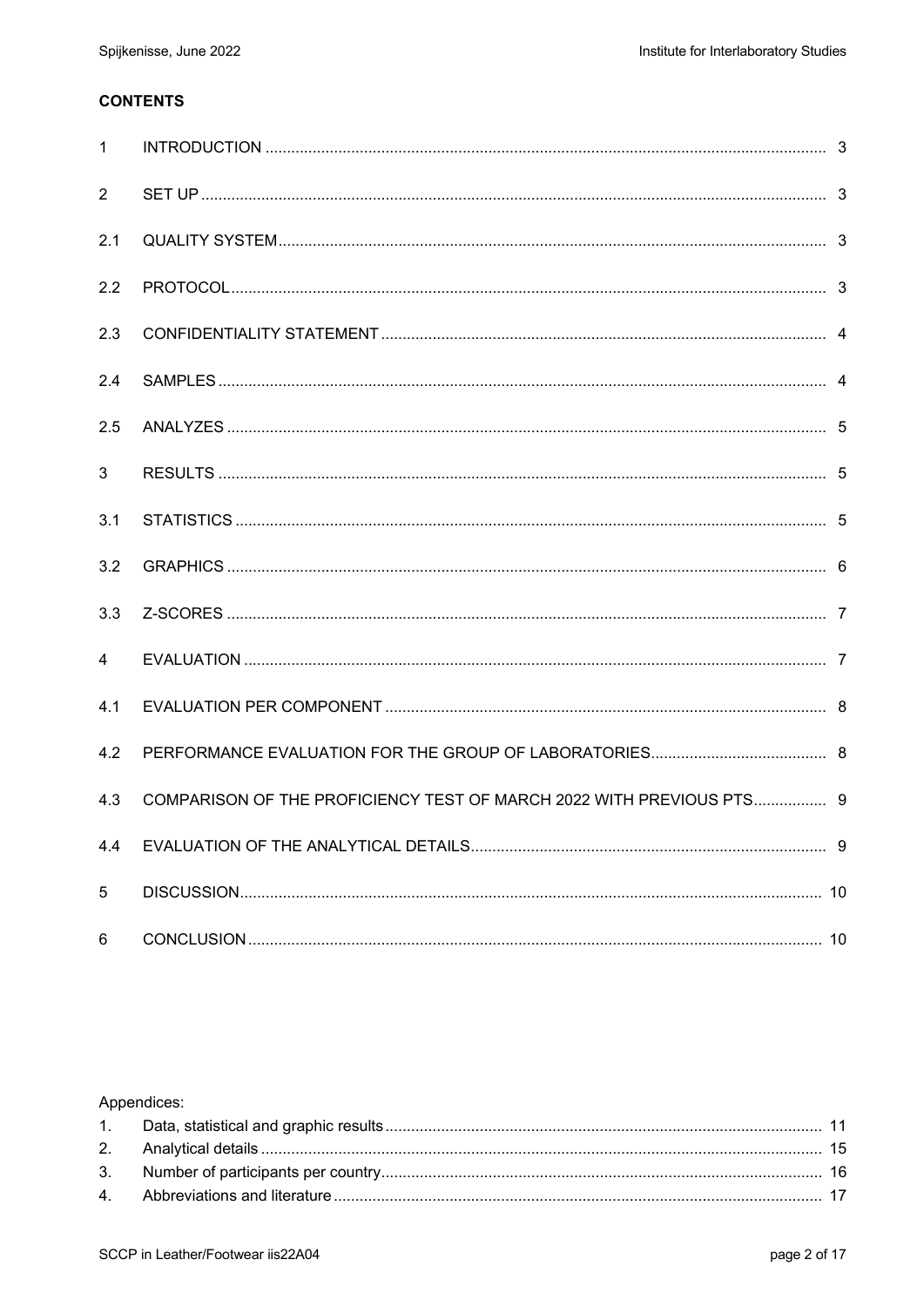## **1 INTRODUCTION**

Commercially produced Chlorinated Paraffin's (CPs) are classified according to their carbon chain length into Short Chain CPs (SCCP  $C_{10}$ - $C_{13}$ ), Medium Chain CPs (MCCP  $C_{14}$ - $C_{17}$ ) and Long Chain CPs (LCCP  $>$ C<sub>17</sub>). The Chlorine content of these mixtures can vary from 30-70% depending on the application. Technical CPs are used in plasticizers and fire retardants. CPs are classified as persistent and non-biodegradable and they accumulate in the food chain. SCCP was categorized in group 2B as possibly carcinogenic to humans from the International Agency for Research on Cancer (IARC). Since 2017, SCCP is banned under the Stockholm Convention on Persistent Organic Pollutants (annex A).

Since 2019 the Institute for Interlaboratory Studies (iis) organizes a proficiency scheme for the determination of SCCP in Leather/Footwear every year. During the annual proficiency testing program 2021/2022 it was decided to continue the proficiency test for the determination of SCCP in Leather/Footwear.

In this interlaboratory study 56 laboratories in 19 countries registered for participation. See appendix 3 for the number of participants per country. In this report the results of the SCCP in Leather/Footwear proficiency test are presented and discussed. This report is also electronically available through the iis website www.iisnl.com.

## **2 SET UP**

The Institute for Interlaboratory Studies (iis) in Spijkenisse, the Netherlands, was the organizer of this proficiency test (PT). Sample analyzes for fit-for-use and homogeneity testing were subcontracted to an ISO/IEC17025 accredited laboratory. It was decided to send one leather sample of 3 grams positive on SCCP and labelled #22535.

The participants were requested to report rounded and unrounded test results. The unrounded test results were preferably used for statistical evaluation.

## **2.1 QUALITY SYSTEM**

The Institute for Interlaboratory Studies in Spijkenisse, the Netherlands, has implemented a quality system based on ISO/IEC17043:2010. This ensures strict adherence to protocols for sample preparation and statistical evaluation and 100% confidentiality of participant's data. Feedback from the participants on the reported data is encouraged and customer's satisfaction is measured on regular basis by sending out questionnaires.

# **2.2 PROTOCOL**

The protocol followed in the organization of this proficiency test was the one as described for proficiency testing in the report 'iis Interlaboratory Studies: Protocol for the Organisation, Statistics and Evaluation' of June 2018 (iis-protocol, version 3.5). This protocol is electronically available through the iis website www.iisnl.com, from the FAQ page.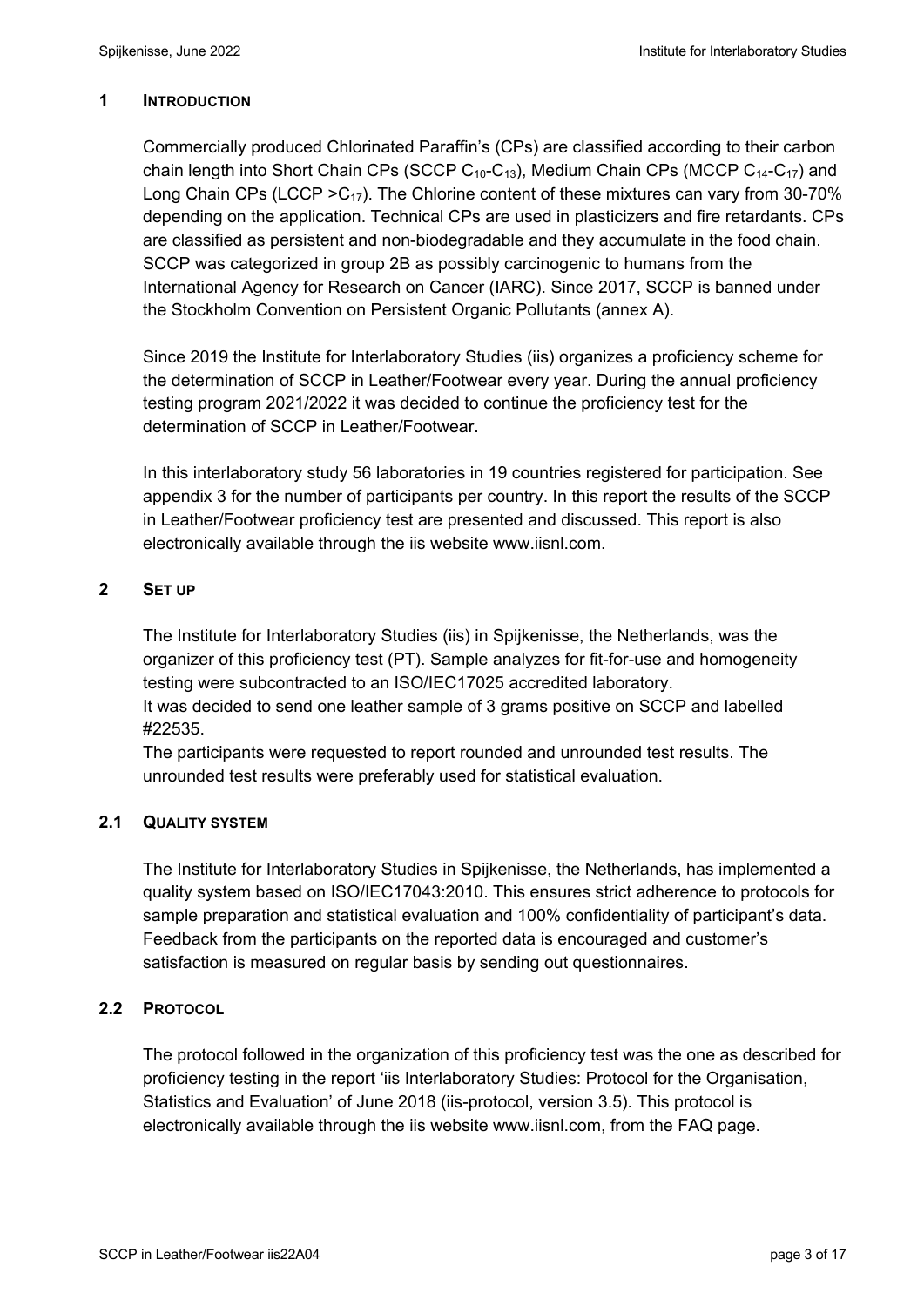## **2.3 CONFIDENTIALITY STATEMENT**

All data presented in this report must be regarded as confidential and for use by the participating companies only. Disclosure of the information in this report is only allowed by means of the entire report. Use of the contents of this report for third parties is only allowed by written permission of the Institute for Interlaboratory Studies. Disclosure of the identity of one or more of the participating companies will be done only after receipt of a written agreement of the companies involved.

## **2.4 SAMPLES**

A batch of black colored leather positive on SCCP was selected. The leather was grinded into small pieces and mixed thoroughly. After homogenization 77 plastic bags were filled with approximately 3 grams each and labelled #22535.

The homogeneity of the subsamples was checked by determination of SCCP in accordance with ISO18219 on 10 stratified randomly selected subsamples.

|                  | <b>SCCP</b><br>in mg/kg |
|------------------|-------------------------|
| sample #22535-1  | 131.4                   |
| sample #22535-2  | 125.5                   |
| sample #22535-3  | 133.0                   |
| sample #22535-4  | 132.0                   |
| sample #22535-5  | 116.2                   |
| sample #22535-6  | 123.1                   |
| sample #22535-7  | 129.1                   |
| sample #22535-8  | 116.6                   |
| sample #22535-9  | 125.5                   |
| sample #22535-10 | 131.2                   |

Table 1: homogeneity test results of subsamples #22535

From the above test results the repeatability was calculated and compared with 0.3 times the estimated reproducibility calculated with the Horwitz equation (n=9) in agreement with the procedure of ISO13528, Annex B2, in the next table.

|                                   | <b>SCCP</b><br>in mg/kg |
|-----------------------------------|-------------------------|
| r (observed)                      | 17.3                    |
| reference method                  | Horwitz $(n=9)$         |
| $0.3 \times R$ (reference method) | 24.6                    |

Table 2: evaluation of the repeatability of subsamples #22535

The calculated repeatability is in agreement with 0.3 times the estimated reproducibility calculated with the Horwitz equation. Therefore, homogeneity of the subsamples was assumed.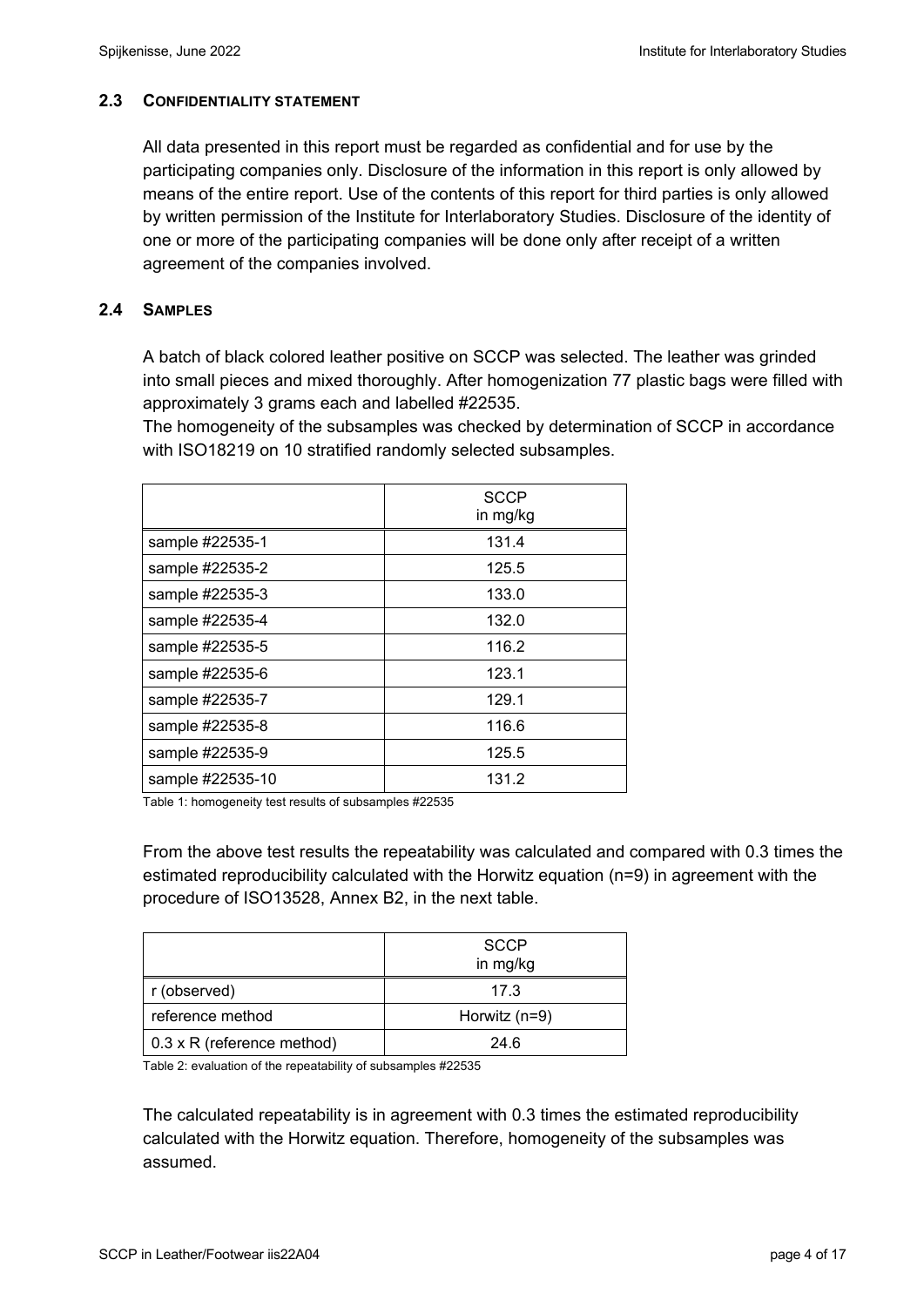To each of the participating laboratories one sample labelled #22535 was sent on February 23, 2022.

## **2.5 ANALYZES**

The participants were requested to determine: SCCP and MCCP. It was noted in the instructions of this PT to not use less than 0.5 grams per determination to ensure the homogeneity. In the instructions was also noted not to dry or age the sample, nor determine volatile matter. It was also requested to report if the laboratory was accredited for the requested components and to report some analytical details.

It was explicitly requested to treat the sample as if it was a routine sample and to report the test results using the indicated units on the report form and not to round the test results, but report as much significant figures as possible. It was also requested not to report 'less than' test results, which are above the detection limit, because such test results cannot be used for meaningful statistical evaluations.

To get comparable test results a detailed report form and a letter of instructions are prepared. On the report form the reporting units are given as well as the reference test methods (when applicable) that will be used during the evaluation. The detailed report form and the letter of instructions are both made available on the data entry portal www.kpmd.co.uk/sgs-iis-cts/. The participating laboratories are also requested to confirm the sample receipt on this data entry portal. The letter of instructions can also be downloaded from the iis website www.iisnl.com.

## **3 RESULTS**

During five weeks after sample dispatch, the test results of the individual laboratories were gathered via the data entry portal www.kpmd.co.uk/sgs-iis-cts/. The reported test results are tabulated per determination in appendix 1 of this report. The laboratories are presented by their code numbers.

Directly after the deadline, a reminder was sent to those laboratories that had not reported test results at that moment. Shortly after the deadline, the available test results were screened for suspect data. A test result was called suspect in case the Huber Elimination Rule (a robust outlier test) found it to be an outlier. The laboratories that produced these suspect data were asked to check the reported test results (no reanalyzes). Additional or corrected test results are used for data analysis and the original test results are placed under 'Remarks' in the result tables in appendix 1. Test results that came in after the deadline were not taken into account in this screening for suspect data and thus these participants were not requested for checks.

## **3.1 STATISTICS**

The protocol followed in the organization of this proficiency test was the one as described for proficiency testing in the report 'iis Interlaboratory Studies: Protocol for the Organisation, Statistics and Evaluation' of June 2018 (iis-protocol, version 3.5).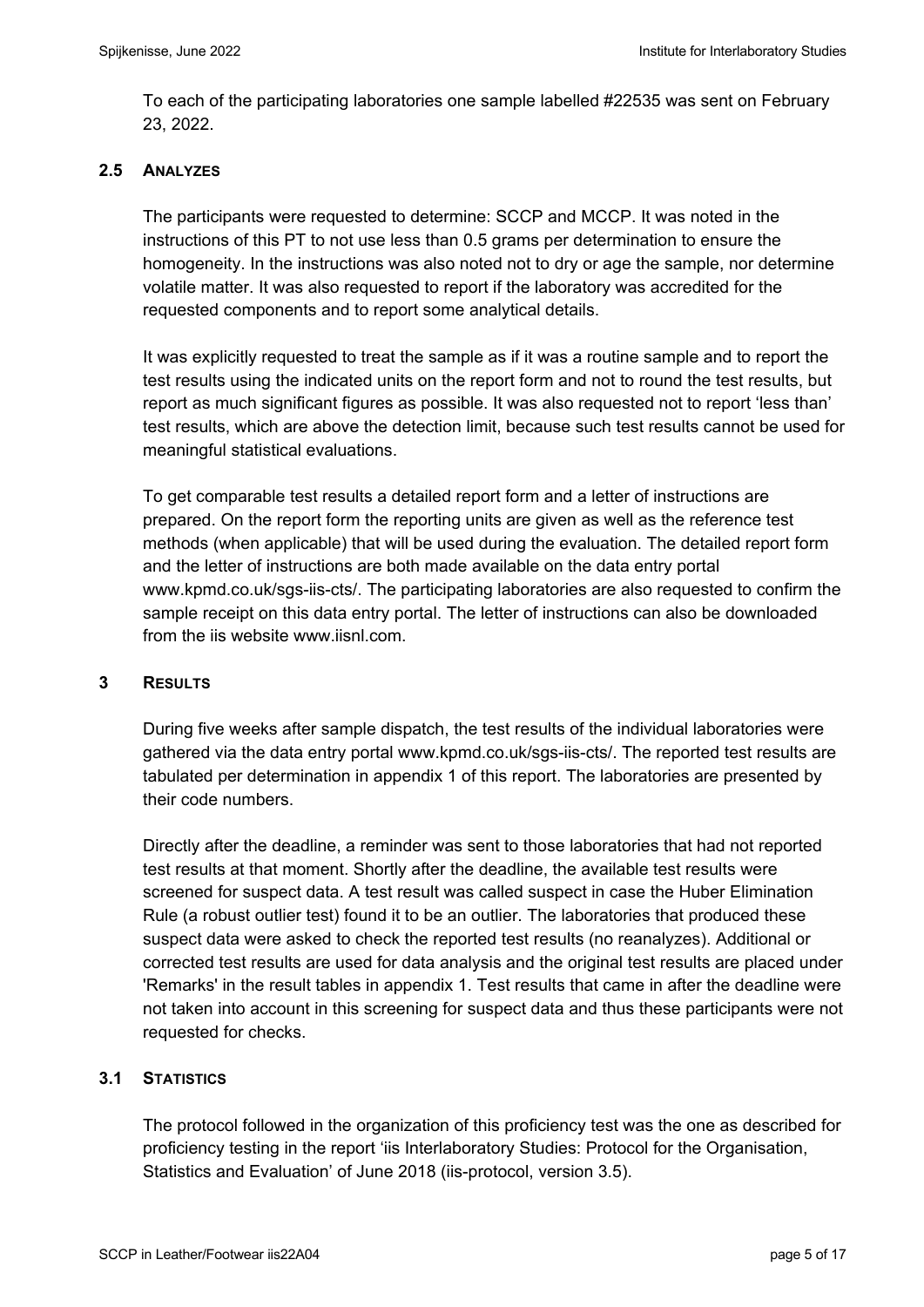For the statistical evaluation the *unrounded* (when available) figures were used instead of the rounded test results. Test results reported as '<…' or '>…' were not used in the statistical evaluation.

First, the normality of the distribution of the various data sets per determination was checked by means of the Lilliefors-test, a variant of the Kolmogorov-Smirnov test and by the calculation of skewness and kurtosis. Evaluation of the three normality indicators in combination with the visual evaluation of the graphic Kernel density plot, lead to judgement of the normality being either 'unknown', 'OK', 'suspect' or 'not OK'. After removal of outliers, this check was repeated. If a data set does not have a normal distribution, the (results of the) statistical evaluation should be used with due care.

The assigned value is determined by consensus based on the test results of the group of participants after rejection of the statistical outliers and/or suspect data.

According to ISO13528 all (original received or corrected) results per determination were submitted to outlier tests. In the iis procedure for proficiency tests, outliers are detected prior to calculation of the mean, standard deviation and reproducibility. For small data sets, Dixon (up to 20 test results) or Grubbs (up to 40 test results) outlier tests can be used. For larger data sets (above 20 test results) Rosner's outlier test can be used. Outliers are marked by D(0.01) for the Dixon's test, by G(0.01) or DG(0.01) for the Grubbs' test and by R(0.01) for the Rosner's test. Stragglers are marked by D(0.05) for the Dixon's test, by G(0.05) or DG(0.05) for the Grubbs' test and by R(0.05) for the Rosner's test. Both outliers and stragglers were not included in the calculations of averages and standard deviations.

For each assigned value the uncertainty was determined in accordance with ISO13528. Subsequently the calculated uncertainty was evaluated against the respective requirement based on the target reproducibility in accordance with ISO13528. In this PT, the criterion of ISO13528, paragraph 9.2.1. was met for all evaluated tests, therefore, the uncertainty of all assigned values may be negligible and need not be included in the PT report.

Finally, the reproducibilities were calculated from the standard deviations by multiplying them with a factor of 2.8

## **3.2 GRAPHICS**

In order to visualize the data against the reproducibilities from literature, Gauss plots were made, using the sorted data for one determination (see appendix 1). On the Y-axis the reported test results are plotted. The corresponding laboratory numbers are on the X-axis. The straight horizontal line presents the consensus value (a trimmed mean). The four striped lines, parallel to the consensus value line, are the +3s, +2s, -2s and -3s target reproducibility limits of the selected reference test method. Outliers and other data, which were excluded from the calculations, are represented as a cross. Accepted data are represented as a triangle.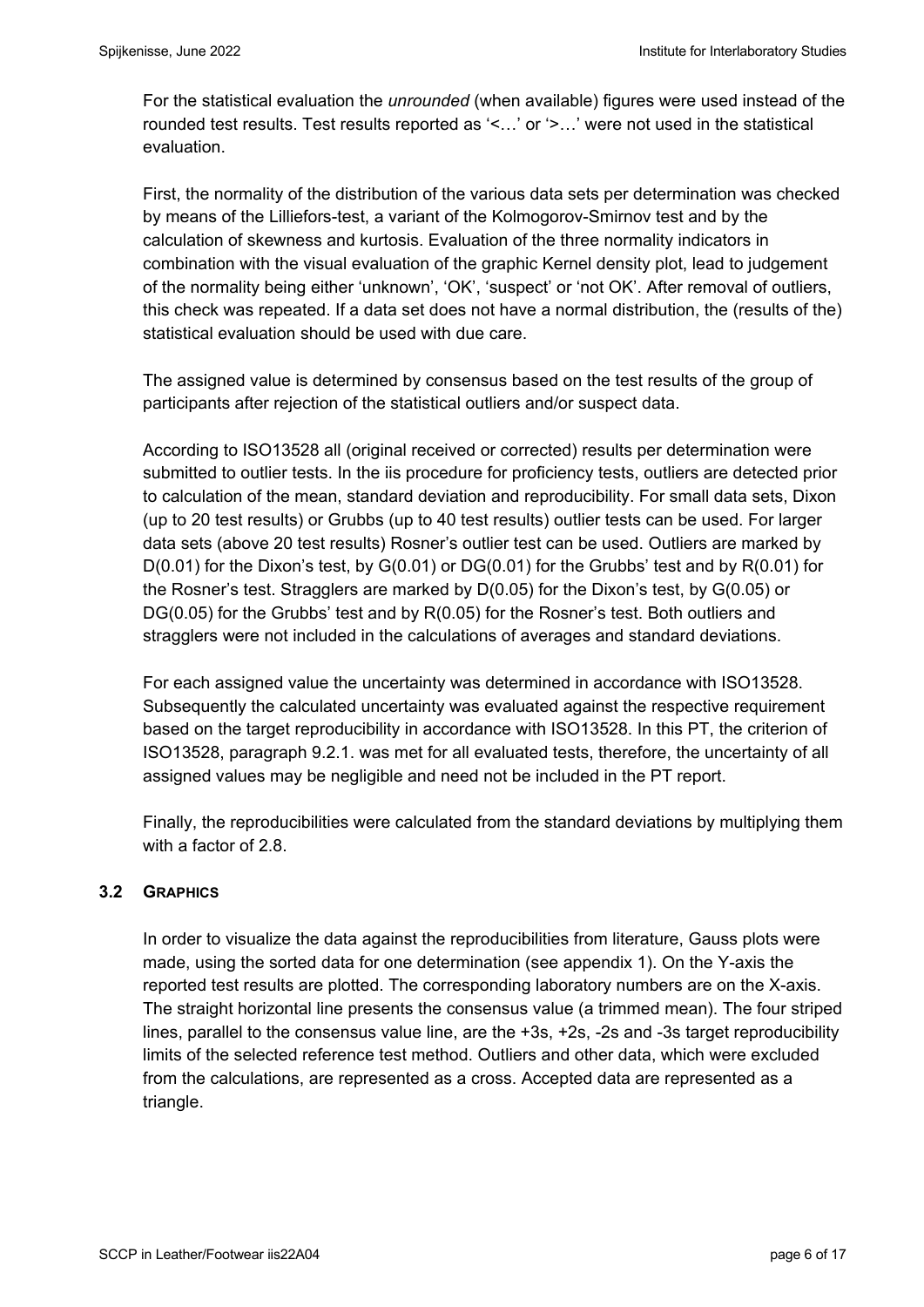Furthermore, Kernel Density Graphs were made. This is a method for producing a smooth density approximation to a set of data that avoids some problems associated with histograms. Also, a normal Gauss curve (dotted line) was projected over the Kernel Density Graph (smooth line) for reference. The Gauss curve is calculated from the consensus value and the corresponding standard deviation.

## **3.3 Z-SCORES**

To evaluate the performance of the participating laboratories the z-scores were calculated. As it was decided to evaluate the performance of the participants in this proficiency test (PT) against the literature requirements, the z-scores were calculated using a target standard deviation. This results in an evaluation independent of the variation in this interlaboratory study.

The target standard deviation was calculated from the literature reproducibility by division with 2.8. In case no literature reproducibility was available, other target values were used, like Horwitz or an estimated reproducibility based on former iis proficiency tests.

When a laboratory did use a test method with a reproducibility that is significantly different from the reproducibility of the reference test method used in this report, it is strongly advised to recalculate the z-score, while using the reproducibility of the actual test method used, this in order to evaluate whether the reported test result is fit-for-use.

The z-scores were calculated according to:

 $Z_{\text{target}}$  = (test result - average of PT) / target standard deviation

The  $z_{\text{(target)}}$  scores are listed in the test result tables in appendix 1.

Absolute values for z<2 are very common and absolute values for z>3 are very rare. Therefore, the usual interpretation of z-scores is as follows:

 $|z|$  < 1 good  $1 < |z| < 2$  satisfactory  $2 < |z| < 3$  questionable 3 < |z| unsatisfactory

## **4 EVALUATION**

In this proficiency test some problems were encountered with the dispatch of the samples. Five participants reported test results after the final reporting date and nine other participants were not able to report any test results. Not all participants were able to report all tests requested.

In total 47 participants reported 86 numerical test results. Observed were 3 outlying test results, which is 3.5%. In proficiency studies outlier percentages of 3% - 7.5% are quite normal.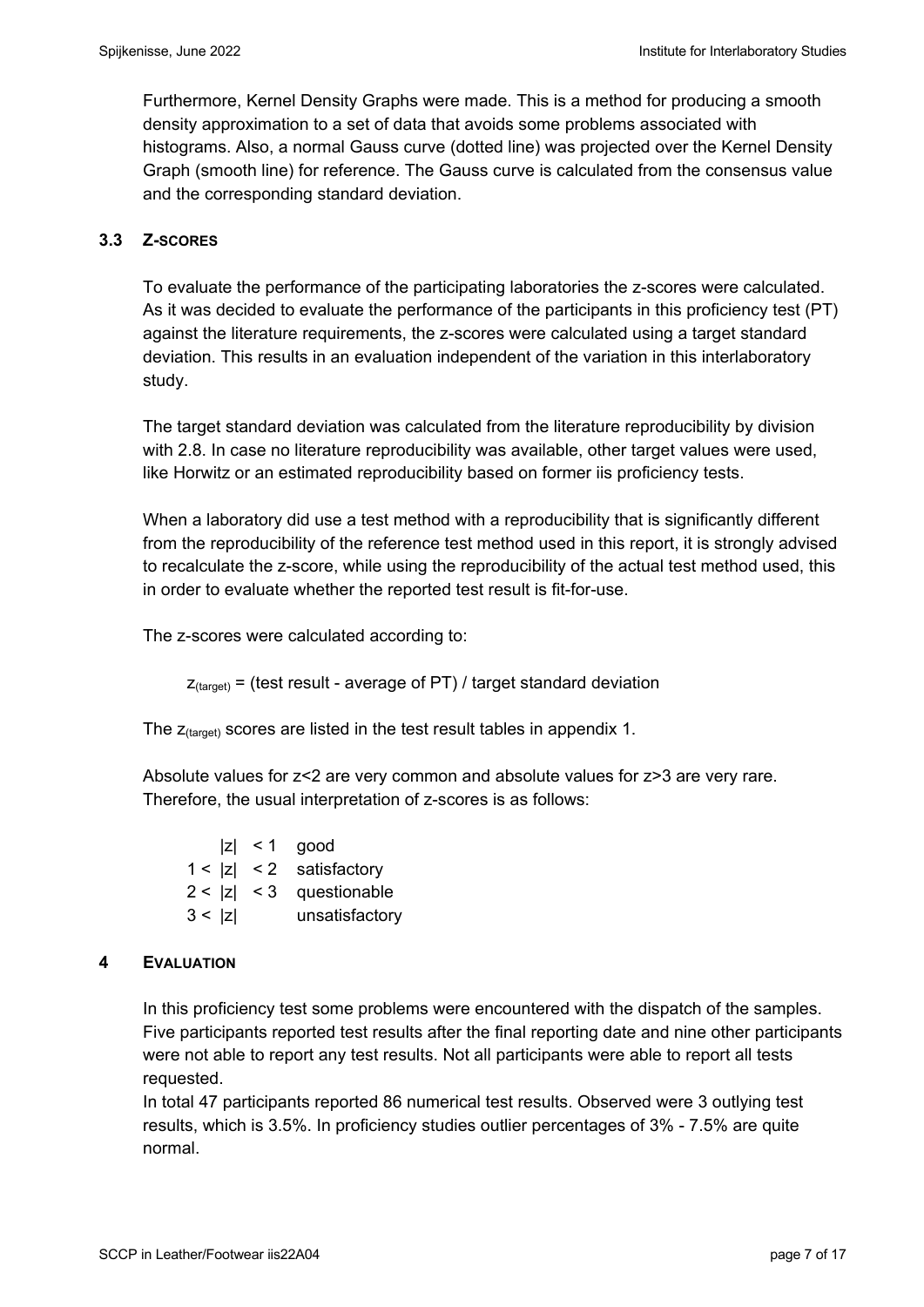Not all data sets proved to have a normal Gaussian distribution. These are referred to as "not OK" or "suspect". The statistical evaluation of these data sets should be used with due care, see also paragraph 3.1.

## **4.1 EVALUATION PER COMPONENT**

In this section the test results are discussed per component. The test methods which were used by the various laboratories were taken into account for explaining the observed differences when possible and applicable. These test methods are also in the tables together with the original data in appendix 1. The abbreviations, used in these tables, are explained in appendix 4.

For the determination of SCCP and MCCP, ISO18219 is considered to be the official test method. A new version of this method was published in 2021. It was published in two parts. ISO18219-1 describes the determination of SCCP and ISO18219-2 the determination of MCCP. The difference between the two versions is explained in paragraph 5 Discussion. Regretfully, ISO18219 still does not contain any precision data. Therefore, the calculated reproducibility was compared against the estimated reproducibility calculated with the Horwitz equation based on nine components (n=9).

- SCCP: This determination may be problematic for a number of laboratories. Three statistical outliers were observed. The calculated reproducibility after rejection of the statistical outliers is in agreement with the estimated reproducibility calculated with the Horwitz equation (n=9).
- MCCP: This determination was not problematic. No statistical outliers were observed. The calculated reproducibility is in agreement with the estimated reproducibility calculated with the Horwitz equation (n=9).

## **4.2 PERFORMANCE EVALUATION FOR THE GROUP OF LABORATORIES**

A comparison has been made between the reproducibility as declared by the reference test method and the reproducibility as found for the group of participating laboratories. The number of significant test results, the average, the calculated reproducibility (2.8 \* standard deviation) and the target reproducibility derived from reference methods are presented in the next table.

| Component   | unit  |    | average | $2.8 * sd$ | R(target) |
|-------------|-------|----|---------|------------|-----------|
| <b>SCCP</b> | mg/kg | 44 | 127     | 90         | 82        |
| <b>MCCP</b> | mg/kg | 39 | 539     | 295        | 281       |

Table 3: reproducibilities of tests on sample #22535

Without further statistical calculations, it can be concluded that for the SCCP and MCCP determination there is a good compliance of the group of participants with the target reproducibility.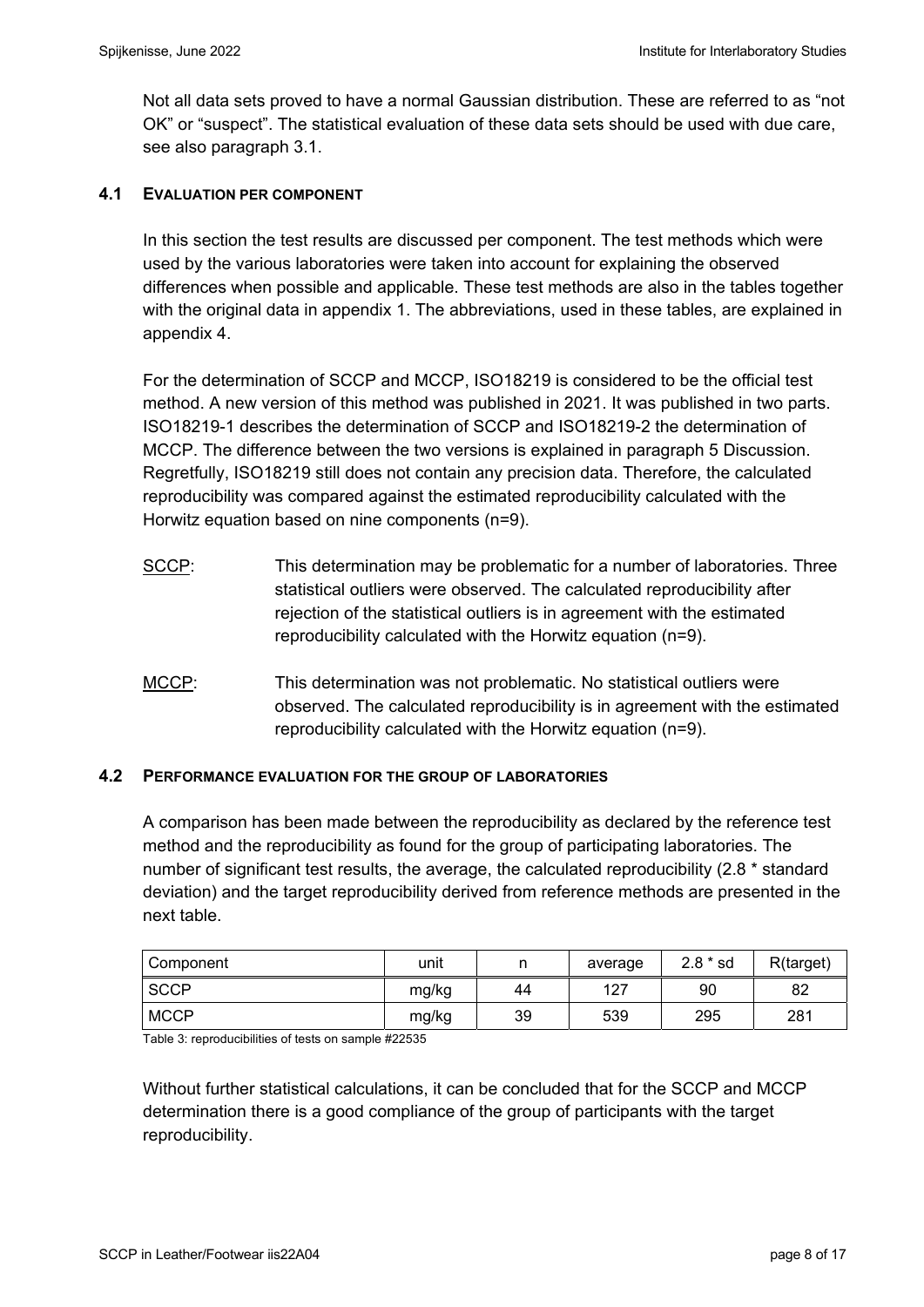#### **4.3 COMPARISON OF THE PROFICIENCY TEST OF MARCH 2022 WITH PREVIOUS PTS**

|                                    | March<br>2022 | February<br>2021 | April<br>2020 | March<br>2019 |
|------------------------------------|---------------|------------------|---------------|---------------|
| Number of reporting laboratories   |               | 46               | 53            | 54            |
| Number of test results             | 86            | 82               | 102           | 99            |
| Number of statistical outliers     |               | 6                |               |               |
| Percentage of statistical outliers | 3.5%          | 7.3%             | 6.9%          | 2.0%          |

Table 4: comparison with previous proficiency tests

In proficiency tests outlier percentages of 3% - 7.5% are quite normal.

The performance of the determinations of the proficiency test was compared, expressed as relative standard deviation (RSD) of the PTS, see next table.

| Component   | March<br>2022 | February<br>2021 | April<br>2020 | March<br>2019 | Target *) |
|-------------|---------------|------------------|---------------|---------------|-----------|
| <b>SCCP</b> | 25%           | 16%              | 24%           | 31%           | 17-24%    |
| <b>MCCP</b> | 20%           | 14%              | 22%           | 26%           | 17-24%    |

Table 5: development of the uncertainties (RSD) over the years

\*) Horwitz based om nine components calculated at respectively 1000 – 100 mg/kg

The uncertainties observed in this PT are comparable to the uncertainties observed in previous PTs.

## **4.4 EVALUATION OF THE ANALYTICAL DETAILS**

The reported analytical details from the participants are listed in appendix 2.

- About 83% of the reporting participants mentioned to be accredited for the determination of SCCP and/or MCCP in leather.
- Prior to analysis the samples were further cut or grinded by about 20% of the reporting participants, about 80% used the samples as received.
- The amount of sample intake varied between 0.2 and 1.5 grams, about 80% used 0.5 grams.
- About 85% of the reporting participants used n-Hexane as release solvent. Two laboratories used a combination of Hexane/Dichloromethane, while they reported to have used ISO18219 version 2021. Version 2021 does not describe the use for Hexane/Dichloromethane for clean-up, instead Hexane/Sulfuric Acid is used. Four laboratories reported to have used Toluene, which is not described in the 2015 or 2021 version of method ISO18219. One laboratory using Toluene used an in-house method with Sulfuric Acid clean-up.
- All reporting participants used an extraction time of 60 minutes and an extraction temperature of 60°C.

As the majority of the group follows the same analytical procedures no separate statistical analysis based on these analytical details has been performed.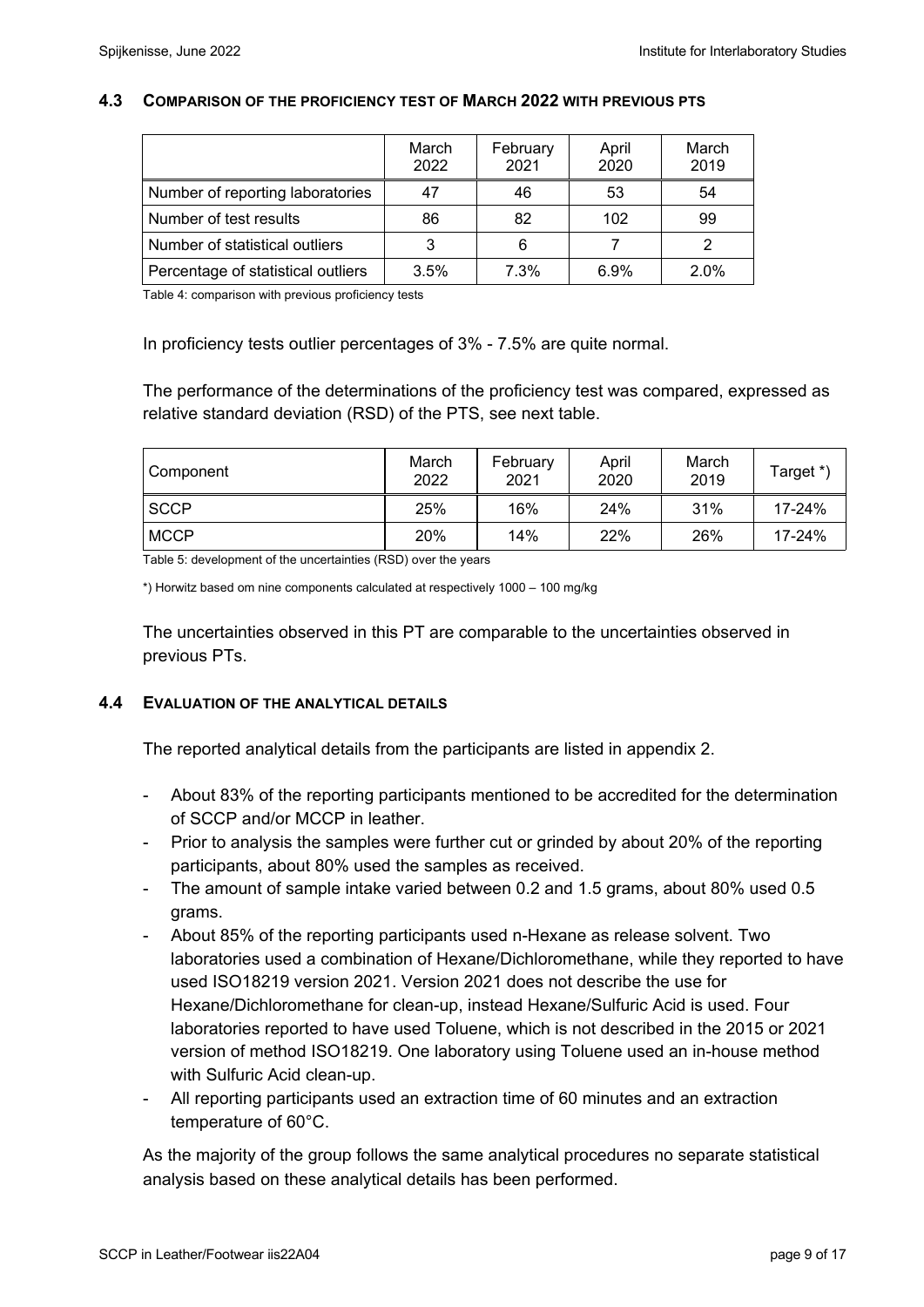## **5 DISCUSSION**

In 2021 two new versions were published (ISO18219-1 for SCCP and ISO18219-2 for MCCP) to replace the 2015 version of ISO18219. Different in both procedures is a change in the clean-up step. Instead of using a mixture of n-Hexane/Dichloromethane and solid phase separation (SPE cartridge) as clean-up, the two versions of 2021 use a mixture of n-Hexane/Sulfuric Acid with liquid phase separation as clean-up.

About 70% used ISO18219 version 2021 for determining SCCP/MCCP, about 25% used version 2015 and about 5% used an in house test method.

A separate statistical evaluation was made of the test results of the participants using version 2015 or version 2021 of the method with Hexane only as release solvent. See appendix 1 for the evaluation. Participants that reported to have used an in house method or another solvent than Hexane were not included in this evaluation. The consensus value and variation for both separate evaluations did not differ much. The test results obtained with version 2015 of the method give a slightly higher consensus value. However, this difference in consensus value found for the two method versions does not appear to be significant.

In this proficiency test for the determination of SCCP in leather it was noticed that all reporting participants were able to detect SCCP. The majority of the participants reported also the presence of MCCP.

When the results of this interlaboratory study were compared to the Leather Standard by OEKO-TEX®, it was noticed that all participants, except one, would make an identical decision about the acceptability of the leather for the determined components and would have rejected the sample for all categories.

| Ecolabel<br>baby clothes         |                 | in direct skin contact | no direct skin contact  |  |
|----------------------------------|-----------------|------------------------|-------------------------|--|
| Leather by OEKO-TEX <sup>®</sup> | $<$ 50 mg/kg *) | $<$ 50 mg/kg *)        | $50 \, \text{mg/kg}$ *) |  |

Table 6: Leather Standard by OEKO-TEX®

\*) This concerns the sum of SCCP and MCCP

## **6 CONCLUSION**

The majority of the participants is able to determine SCCP and MCCP in the leather matrix. The observed reproducibilities in this proficiency test on SCCP in Leather are in line with the reproducibilities of SCCP and MCCP of previous PTs.

However, each laboratory will have to evaluate its performance in this study and decide about any corrective actions if necessary. Therefore, participation on a regular basis in this scheme could be helpful to improve the performance and thus increase of the quality of the analytical results.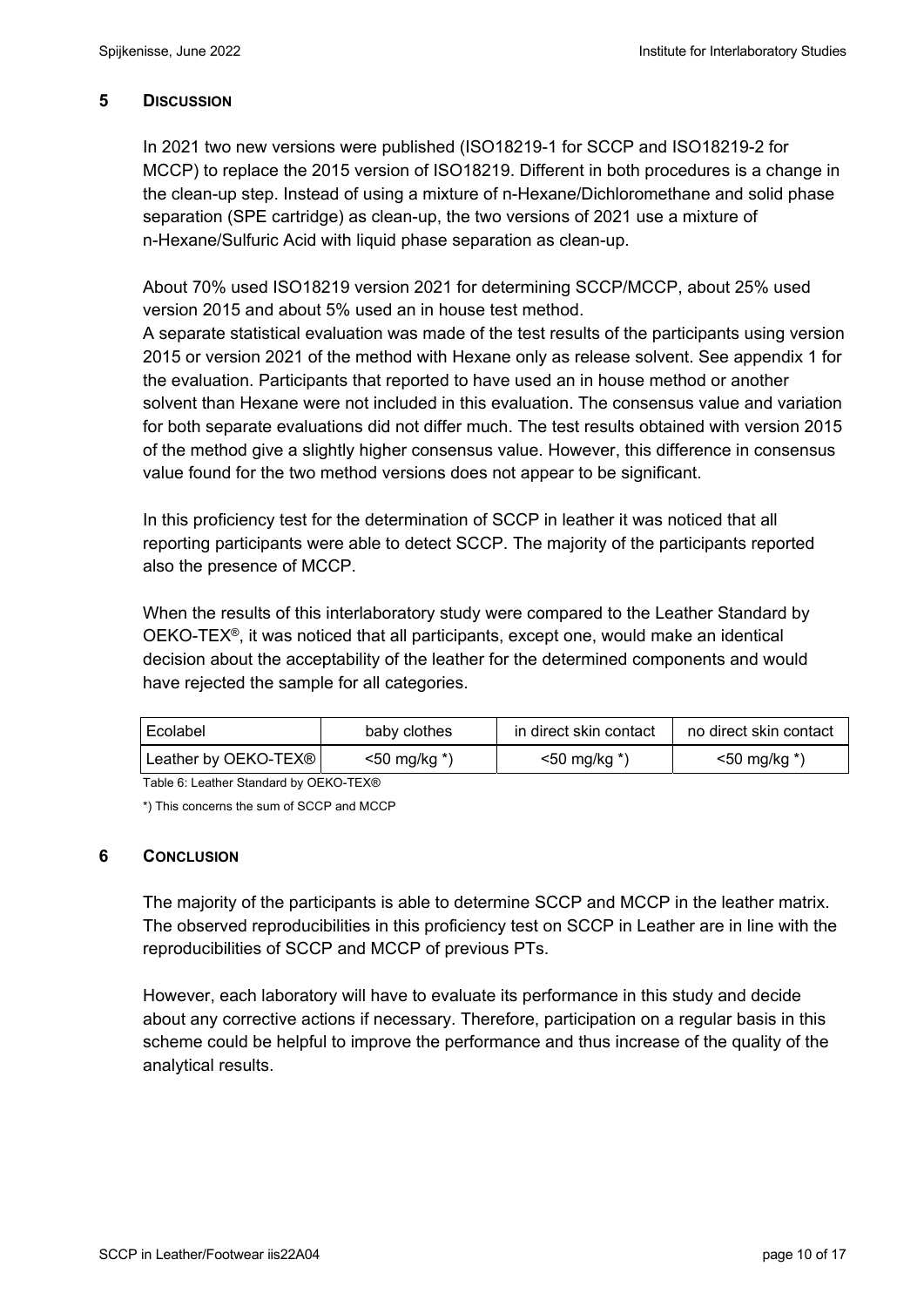#### **APPENDIX 1**

## Determination of SCCP on sample #22535; results in mg/kg

| lab          | method                                 | value             | mark        | z(targ)            | remarks                     |                           |
|--------------|----------------------------------------|-------------------|-------------|--------------------|-----------------------------|---------------------------|
| 623          | ISO18219-1:2021                        | 106.1             |             | $-0.70$            |                             |                           |
| 840          | ISO18219-1:2021                        | 120               |             | $-0.23$            |                             |                           |
| 2115         | ISO18219-1:2021                        | 145.3             |             | 0.63               |                             |                           |
| 2129         | ISO18219:2015                          | 157               |             | 1.03               |                             |                           |
| 2132         | ISO18219-1:2021                        | 101.435           |             | $-0.86$            |                             |                           |
| 2135         |                                        | -----             |             | -----              |                             |                           |
| 2165         | ISO18219-1:2021                        | 132.2             |             | 0.19               |                             |                           |
| 2201         | ISO18219:2015                          | 153               |             | 0.90               |                             |                           |
| 2241         |                                        | -----             |             | -----              |                             |                           |
| 2250         | ISO18219-1:2021                        | 140               |             | 0.45               |                             |                           |
| 2256         | ISO18219-1:2021                        | 125               |             | $-0.06$            |                             |                           |
| 2265         |                                        | -----             |             | -----              |                             |                           |
| 2272         | ISO18219-1:2021                        | 133.5             |             | 0.23               |                             |                           |
| 2295<br>2301 | ISO18219-1:2021                        | 115               | C           | $-0.40$            |                             |                           |
| 2310         | ISO18219-1:2021<br>ISO18219:2015       | 43.57<br>110      |             | $-2.83$<br>$-0.57$ | first reported: 30.88       |                           |
| 2311         | ISO18219-1:2021                        | 112.1             |             | $-0.50$            |                             |                           |
| 2330         |                                        | -----             |             | -----              |                             |                           |
| 2347         | ISO18219-1:2021                        | 118               |             | $-0.30$            |                             |                           |
| 2350         | ISO18219:2015                          | 127.7             |             | 0.03               |                             |                           |
| 2352         | ISO18219-1:2021                        | 120.3             |             | $-0.22$            |                             |                           |
| 2357         | ISO18219-1:2021                        | 122.0             |             | $-0.16$            |                             |                           |
| 2358         | ISO18219:2015                          | 112.47            |             | $-0.48$            |                             |                           |
| 2363         |                                        | -----             |             | -----              |                             |                           |
| 2365         | ISO18219-1:2021                        | 128.35            |             | 0.06               |                             |                           |
| 2366         | ISO18219-1:2021                        | 120.7             |             | $-0.20$            |                             |                           |
| 2370         | ISO18219-1:2021                        | 120               |             | $-0.23$            |                             |                           |
| 2375         | ISO18219-1:2021                        | 102               |             | $-0.84$            |                             |                           |
| 2378         | ISO18219-1:2021                        | 125               |             | $-0.06$            |                             |                           |
| 2379         | ISO18219:2015                          | 82.0110           |             | $-1.52$            |                             |                           |
| 2382         | ISO18219-1:2021                        | 126.0             |             | $-0.02$            |                             |                           |
| 2384         | ISO18219-1:2021Mod.                    | 161.86            |             | 1.20               |                             |                           |
| 2386         | ISO18219:2015                          | 109               |             | $-0.60$            |                             |                           |
| 2390         | ISO18219:2015                          | 210.5             |             | 2.86               |                             |                           |
| 2410         | ISO18219-1:2021                        | 137               |             | 0.35               |                             |                           |
| 2492         | ISO18219-1:2021                        | 191.96            |             | 2.22               |                             |                           |
| 2499         | ISO18219-1:2021                        | 201.91            | С           | 2.56               | first reported: 330.18      |                           |
| 2561         | In house                               | 335.2             | C, R(0.01)  | 7.11               | first reported: 412.028     |                           |
| 2590         | ISO18219-1:2021                        | 47                |             | $-2.72$            |                             |                           |
| 2695         | ISO18219-1:2021                        | 260.58            | R(0.01)     | 4.56               |                             |                           |
| 2723         | ISO18219-1:2021                        | 380               | R(0.01)     | 8.63               |                             |                           |
| 2762         |                                        | -----             |             | -----              |                             |                           |
| 2816<br>2892 | ISO18219:2015                          | 123.309           |             | $-0.11$<br>1.21    |                             |                           |
| 3100         | ISO18219-1:2021                        | 162.315           |             | 0.85               |                             |                           |
|              | ISO18219-1:2021                        | 151.5             |             |                    |                             |                           |
| 3116<br>3117 | ISO18219:2015<br>ISO18219:2015         | 153.4<br>100.63   |             | 0.91<br>$-0.89$    |                             |                           |
| 3153         | ISO18219-1:2021                        | 155.0             |             | 0.97               |                             |                           |
| 3154         | ISO18219-1:2021                        | 126.625           |             | 0.00               |                             |                           |
| 3172         | ISO18219-1:2021                        | 95.137            |             | $-1.08$            |                             |                           |
| 3185         |                                        | -----             |             | -----              |                             |                           |
| 3197         | ISO18219-1:2021                        | 111.3             |             | $-0.52$            |                             |                           |
| 3209         | In house                               | 104.02            |             | $-0.77$            |                             |                           |
| 3210         | In house                               | 132.69            |             | 0.20               |                             |                           |
| 3218         |                                        | -----             |             | -----              |                             |                           |
| 3228         |                                        | -----             |             | -----              |                             |                           |
|              |                                        |                   |             |                    |                             |                           |
|              |                                        |                   |             |                    | ISO18219-1:2021 Hexane only | ISO18219:2015 Hexane only |
|              | normality                              | suspect           |             |                    | not OK                      | not OK                    |
|              | n                                      | 44                |             |                    | 27                          | 10                        |
|              | outliers                               | 3                 |             |                    | 2                           | 0                         |
|              | mean $(n)$                             | 126.679           |             |                    | 120.816                     | 128.202                   |
|              | st.dev. (n)                            | 32.2465           | $RSD = 25%$ |                    | $30.6670$ RSD = 25%         | $36.3446$ RSD = 28%       |
|              | R(calc.)                               | 90.290            |             |                    | 85.867                      | 101.765                   |
|              | st.dev.(Horwitz n=9)<br>R(Horwitz n=9) | 29.3399<br>82.152 |             |                    | 28.1823<br>78.910           | 29.6392<br>82.990         |
|              |                                        |                   |             |                    |                             |                           |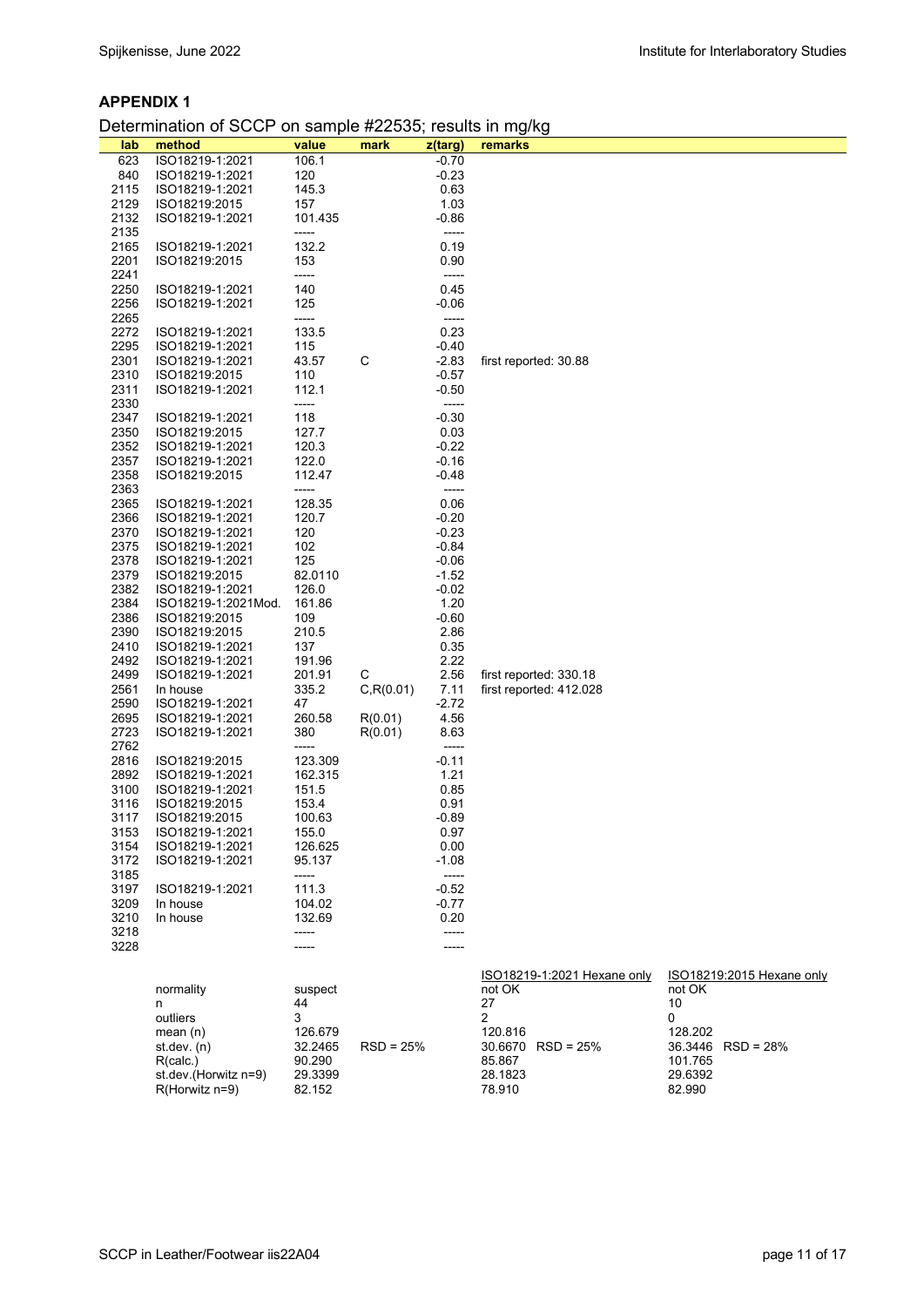

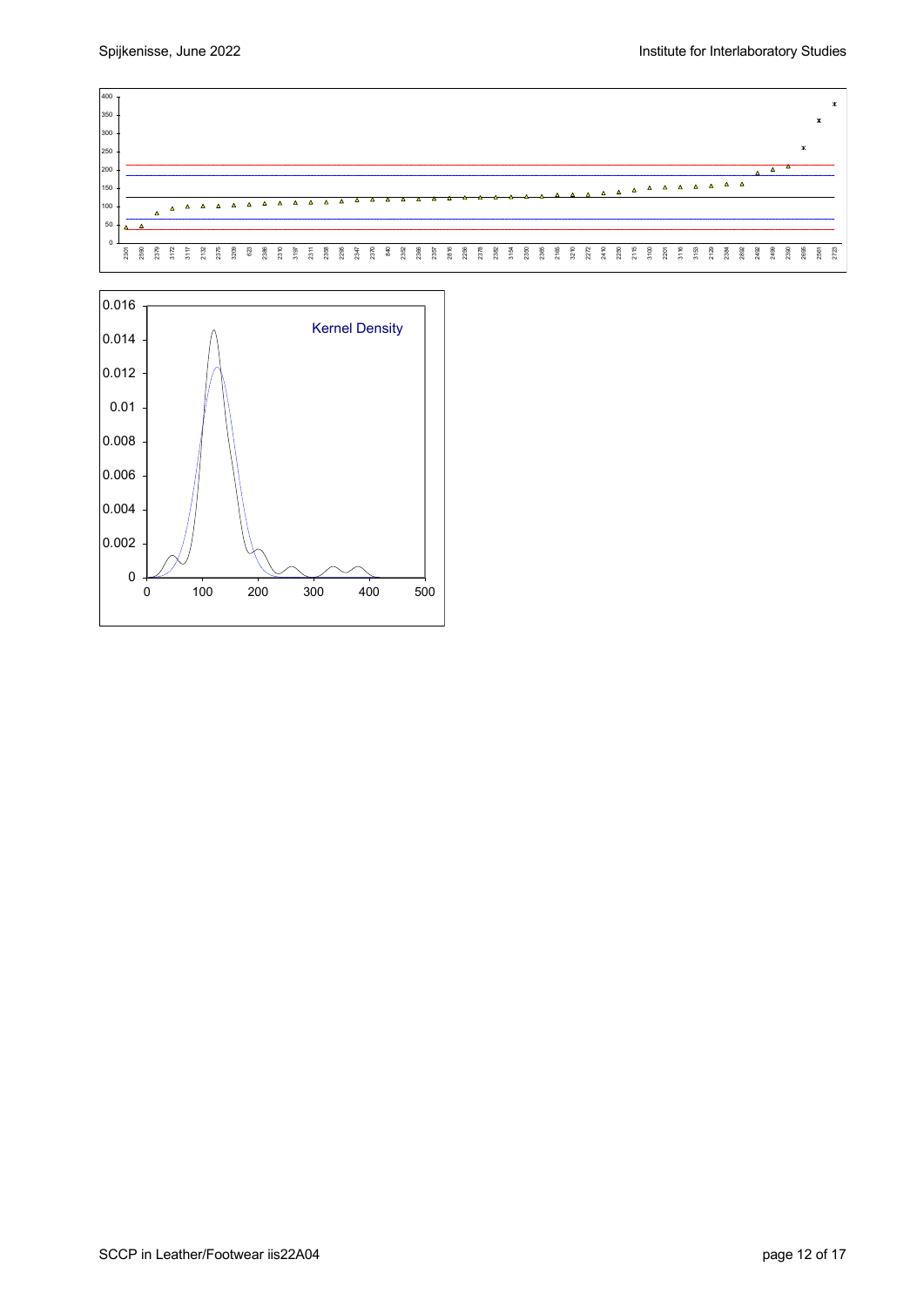# Determination of MCCP on sample #22535; results in mg/kg

| lab          | method               | value           | mark        | z(targ)         | remarks                     |                                  |
|--------------|----------------------|-----------------|-------------|-----------------|-----------------------------|----------------------------------|
| 623          | ISO18219-2:2021      | 514.6           |             | $-0.24$         |                             |                                  |
| 840          | ISO18219-2:2021      | 438             |             | $-1.00$         |                             |                                  |
| 2115         | ISO18219-2:2021      | 612.5           |             | 0.73            |                             |                                  |
| 2129         | ISO18219:2015        | 635             |             | 0.96            |                             |                                  |
| 2132         | ISO18219-2:2021      | 429.5           |             | $-1.09$         |                             |                                  |
| 2135         |                      | -----           |             | -----           |                             |                                  |
| 2165         |                      | -----           |             | -----           |                             |                                  |
| 2201         | ISO18219-2:2021      | 553             |             | 0.14            |                             |                                  |
| 2241         |                      | -----           |             | -----           |                             |                                  |
| 2250         | ISO18219-2:2021      | 513             |             | $-0.26$         |                             |                                  |
| 2256         |                      | -----           |             | -----           |                             |                                  |
| 2265         |                      | -----           |             | -----           |                             |                                  |
| 2272         | ISO18219-2:2021      | 521.5           |             | $-0.17$         |                             |                                  |
| 2295         | ISO18219-2:2021      | 622             | C           | 0.83            | first reported: 290         |                                  |
| 2301         |                      | Not tested      |             | -----           |                             |                                  |
| 2310         | ISO18219:2015        | 490             |             | $-0.49$         |                             |                                  |
| 2311         | ISO18219-2:2021      | 530.6           |             | $-0.08$         |                             |                                  |
| 2330         |                      | -----           |             | -----           |                             |                                  |
| 2347         |                      | -----           |             | -----           |                             |                                  |
| 2350         | ISO18219:2015        | 559.57          |             | 0.21            |                             |                                  |
| 2352         | ISO18219-2:2021      | 584.7           |             | 0.46            |                             |                                  |
| 2357         |                      |                 |             | 0.21            |                             |                                  |
| 2358         | ISO18219-2:2021      | 560.0<br>482.81 |             | $-0.56$         |                             |                                  |
|              | ISO18219:2015        |                 |             |                 |                             |                                  |
| 2363<br>2365 |                      | -----<br>563.50 |             | -----<br>0.25   |                             |                                  |
|              | ISO18219-2:2021      |                 |             |                 |                             |                                  |
| 2366         | ISO18219-2:2021      | 545.8           |             | 0.07            |                             |                                  |
| 2370         | ISO18219-2:2021      | 551             |             | 0.12            |                             |                                  |
| 2375<br>2378 | ISO18219-2:2021      | 476             |             | $-0.63$         |                             |                                  |
| 2379         | ISO18219-2:2021      | 578<br>460.3980 |             | 0.39<br>$-0.78$ |                             |                                  |
| 2382         | ISO18219:2015        |                 |             |                 |                             |                                  |
| 2384         | ISO18219-1:2021      | 573.4<br>658.78 |             | 0.35<br>1.20    |                             |                                  |
|              | ISO18219-2:2021Mod.  |                 |             |                 |                             |                                  |
| 2386         | ISO18219:2015        | 545             |             | 0.06            |                             |                                  |
| 2390         | ISO18219:2015        | 743.0           | C           | 2.04<br>-----   | first reported: 962.3       |                                  |
| 2410<br>2492 | ISO18219-2:2021      | -----<br>532.74 |             | $-0.06$         |                             |                                  |
| 2499         | ISO18219-2:2021      | 678.25          | С           | 1.39            | first reported: 1123.61     |                                  |
| 2561         | In house             | 712.576         |             | 1.73            |                             |                                  |
| 2590         | ISO18219-2:2021      | 284             |             | $-2.54$         |                             |                                  |
| 2695         | ISO18219-2:2021      | 269.39          |             | $-2.68$         |                             |                                  |
| 2723         | ISO18219-2:2021      | 675             |             | 1.36            |                             |                                  |
| 2762         |                      | -----           |             | -----           |                             |                                  |
| 2816         | ISO18219:2015        | 566.643         |             | 0.28            |                             |                                  |
| 2892         | ISO18219-2:2021      | 555.410         |             | 0.17            |                             |                                  |
| 3100         | ISO18219-2:2021      | not analyzed    |             | -----           |                             |                                  |
| 3116         | ISO18219:2015        | 554.0           |             | 0.15            |                             |                                  |
| 3117         |                      | -----           |             | -----           |                             |                                  |
| 3153         |                      | -----           |             | -----           |                             |                                  |
| 3154         | ISO18219-2:2021      | 708.410         |             | 1.69            |                             |                                  |
| 3172         | ISO18219-2:2021      | 329.75          | С           | $-2.08$         | first reported: 249.44      |                                  |
| 3185         |                      | -----           |             | -----           |                             |                                  |
| 3197         | ISO18219-2:2021      | 506.9           |             | $-0.32$         |                             |                                  |
| 3209         | In house             | 435.23          |             | $-1.03$         |                             |                                  |
| 3210         | In house             | 461.58          |             | $-0.77$         |                             |                                  |
| 3218         |                      | -----           |             | -----           |                             |                                  |
| 3228         |                      | -----           |             | -----           |                             |                                  |
|              |                      |                 |             |                 |                             |                                  |
|              |                      |                 |             |                 | ISO18219-2:2021 Hexane only | <b>ISO18219:2015 Hexane only</b> |
|              | normality            | OK              |             |                 | OK                          | not OK                           |
|              | n                    | 39              |             |                 | 24                          | 8                                |
|              | outliers             | 0               |             |                 | 0                           | 0                                |
|              | mean $(n)$           | 538.757         |             |                 | 523.405                     | 550.178                          |
|              | st.dev. $(n)$        | 105.25630       | $RSD = 20%$ |                 | 111.2120 RSD = 21%          | 87.6693 RSD = 18%                |
|              | R(calc.)             | 294.718         |             |                 | 311.394                     | 245.474                          |
|              | st.dev.(Horwitz n=9) | 100.3503        |             |                 | 97.9158                     | 102.1545                         |
|              | R(Horwitz n=9)       | 280.981         |             |                 | 274.164                     | 286.033                          |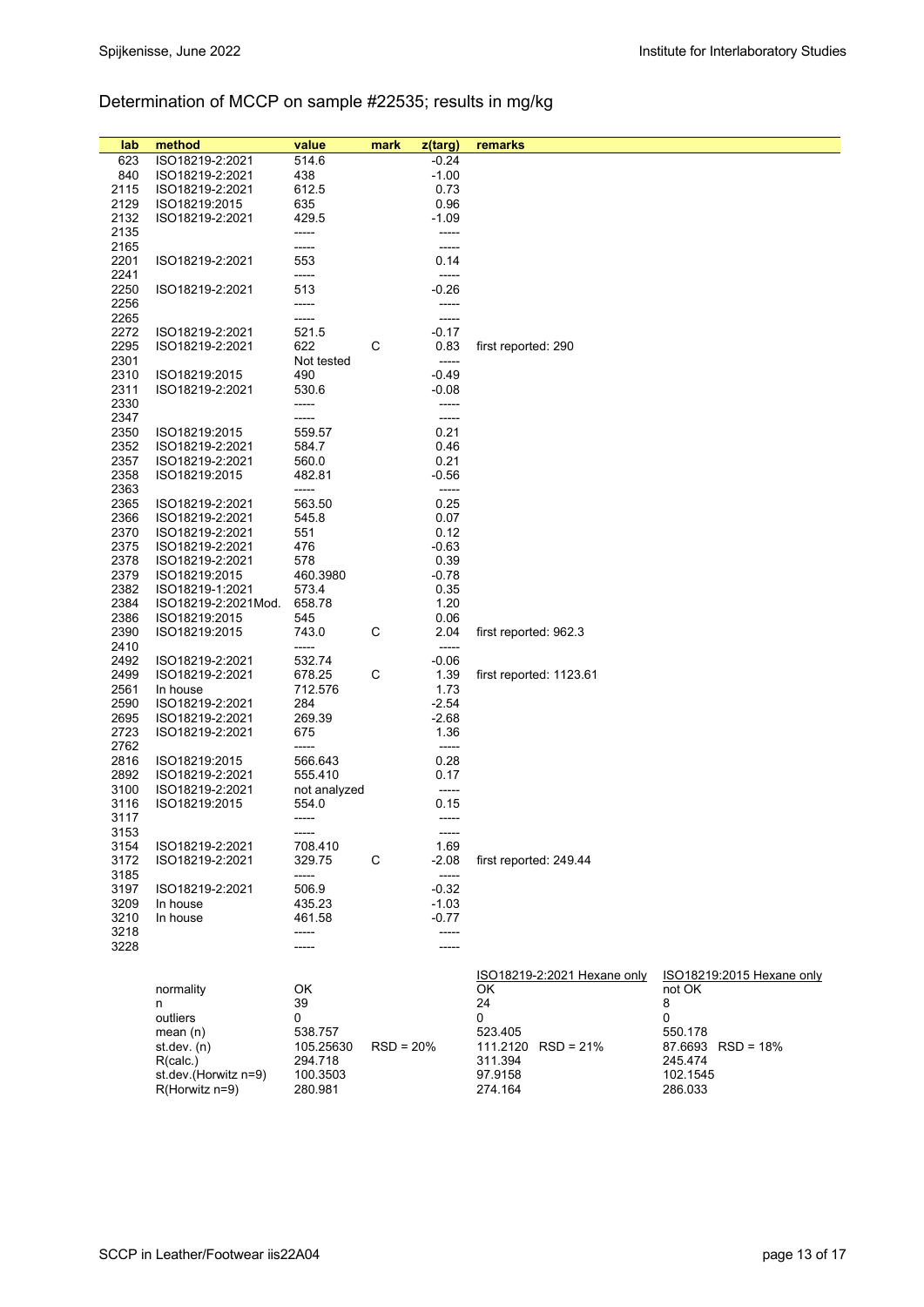

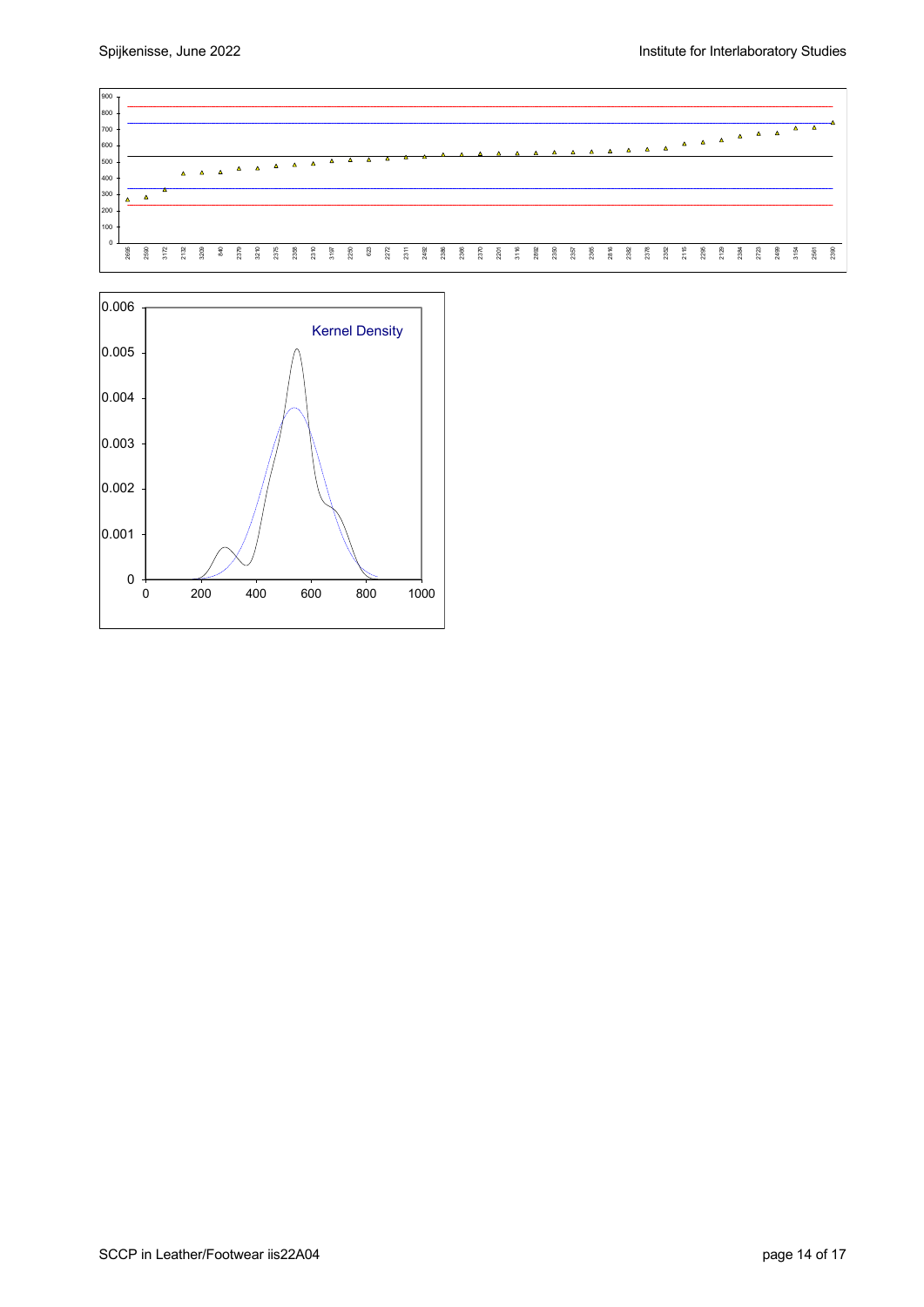# **APPENDIX 2** Analytical details

| lab  | <b>ISO17025</b>        | sample grinded                       | intake(g)                  | release solvent        | extraction time   | extraction                      | remarks    |
|------|------------------------|--------------------------------------|----------------------------|------------------------|-------------------|---------------------------------|------------|
|      | accredited             | or cut                               |                            |                        | (min)             | temp (°C)                       |            |
| 623  | Yes                    | Used as received                     | 0.5                        | hexane                 | 60                | 60                              |            |
| 840  | Yes                    | Further cut                          | 0.5                        | <b>HEXANE</b>          | 60 minutes        | 60                              |            |
| 2115 | No                     | Used as received                     | 0.5 <sub>g</sub>           | Hexane/Dichloromethane | 60 min            | $60^{\circ}$ C                  |            |
| 2129 | Yes                    | Used as received                     | 0.5 <sub>g</sub>           | Toluol                 | 60                | 60                              |            |
| 2132 | No                     | Used as received                     | 1 gram                     | n-Hexane               | 60 minutes        | 60 °C                           |            |
| 2135 | ---                    | ---                                  |                            |                        |                   |                                 |            |
| 2165 | Yes                    | Used as received                     | 1.500g                     | hexane                 | 60 minutes        | $60^{\circ}$ C                  |            |
| 2201 | Yes                    | Used as received                     | 0.5g                       | Hexane                 | 60 <sub>min</sub> | 60 degree                       |            |
| 2241 | $\qquad \qquad \cdots$ | ---                                  |                            |                        |                   |                                 |            |
| 2250 | Yes                    | Used as received                     | 0,5                        | hexane                 | 60                | 60                              |            |
| 2256 | Yes                    | Used as received                     | $1.0012$ g                 | n-hexane               | 60mins            | $60^{\circ}$ C                  |            |
| 2265 | ---                    | ---                                  |                            |                        |                   |                                 |            |
| 2272 | Yes                    | Used as received                     | 0.5q                       | hexane                 | 60 <sub>min</sub> | $60^\circ$                      |            |
| 2295 | Yes                    | Further cut                          | 0.5 <sub>g</sub>           | nHexane                | 60 minutes        | 60 C                            |            |
| 2301 | Yes                    | Used as received                     | 1.0031                     | hexane                 | 60 min            | 60c                             |            |
| 2310 | Yes                    | Further cut                          | 0.5                        | Hexane                 | 60 minutes        | $60^{\circ}$ C                  |            |
| 2311 | Yes                    | Further cut                          | 0.5g                       | Hexane                 | 60                | 60                              |            |
| 2330 | $\qquad \qquad \cdots$ | ---                                  |                            |                        |                   |                                 |            |
| 2347 | Yes                    | Used as received                     | 0.5 <sub>g</sub>           | Hexane                 | 60min±2min        | $60^\circ$ C $\pm$ 2 $^\circ$ C |            |
| 2350 | Yes                    | Used as received                     | 0.5g                       | Hexane                 | 60 min            | 60 °C                           |            |
| 2352 | Yes                    | Used as received                     | 0.5g                       | Hexane                 | 60 <sub>min</sub> | $60^{\circ}$ C                  |            |
| 2357 | ---                    | ---                                  |                            |                        |                   |                                 |            |
| 2358 | Yes                    | Used as received                     | 0.5 <sub>g</sub>           | Hexane                 | 60 mins           | 60 °C                           |            |
| 2363 | ---                    | ---                                  |                            |                        |                   |                                 |            |
| 2365 | Yes                    | Used as received                     | 0.5q                       | n-hexane               | 60 <sub>min</sub> | $60^{\circ}$ C                  |            |
| 2366 | Yes                    | Further cut                          | 0.5                        | n-hexane               | 60                | 60                              |            |
| 2370 | Yes                    | Used as received                     | 1 g                        | Hexane                 | 60 min            | 60 °C                           |            |
| 2375 | Yes                    | Used as received                     | 0.5 <sub>gr</sub>          | Hexane                 | 60 <sub>min</sub> | $60^{\circ}$ C                  |            |
| 2378 | Yes                    | Used as received                     | 0.5q                       | N-hexane               | 60                | 60                              |            |
| 2379 | No                     | Further cut                          | 0.5 <sub>g</sub>           | Hexane                 | 60 minutes        | 60 °C                           |            |
| 2382 | Yes                    | Used as received                     | 0.5g                       | n-Hexane               | 60 <sub>min</sub> | $60^{\circ}$ C                  |            |
| 2384 | Yes                    | Further grinded                      | 0.5g                       | toluene                | 60 minutes        | 60 °C                           |            |
| 2386 | Yes                    | Used as received                     | 0,5g                       | n-hexane               | 60 min            | 60 °C                           |            |
| 2390 | Yes                    | Used as received                     | 0.5g                       | n-hexane               | 60 min            | 60                              |            |
| 2410 | Yes                    | Used as received                     | 0.5 <sub>g</sub>           | Toluene, Methanol      | 60 min            | $(60\pm2)$ °C                   |            |
| 2492 | Yes                    | Used as received                     | 0.5g                       | Hexane/DCM             | 60 mins           | 60 °C                           |            |
| 2499 | No                     | Used as received                     | 0.5 <sub>g</sub>           | hexane                 | 60 minutes        | $60^{\circ}$ C                  |            |
| 2561 | No                     | Used as received                     | 1                          | hexene                 | 60                | 60                              |            |
| 2590 | Yes                    | Used as received                     | 0.5 <sub>g</sub>           | hexane                 | 60 <sub>min</sub> | $60^{\circ}$ C                  |            |
| 2695 | No                     | Further cut                          | 0.5                        | Hexane                 | 60                | 60                              |            |
| 2723 | Yes                    | Used as received                     | 0.5                        | Hexane                 | 1h                | $60^{\circ}$ C                  |            |
| 2762 | ---                    | ---                                  |                            |                        |                   |                                 |            |
| 2816 | No                     | Used as received                     | $\mathbf{1}$               | hexane                 | 60                | 60                              |            |
| 2892 | Yes                    | Used as received                     | 0.5 <sub>g</sub>           | n-hexane               | 60                | 60                              |            |
| 3100 | Yes                    | Used as received                     | 0.5 <sub>g</sub>           | n-Hexane               | $(60±2)$ min      | $(60±5)$ °C                     |            |
| 3116 | Yes                    |                                      |                            |                        | 60 mins           | $60^{\circ}$ C                  |            |
| 3117 | Yes                    | Used as received<br>Used as received | 1 gram<br>0.5 <sub>g</sub> | n-Hexane<br>n-Hexane   | 60 min            | $60^{\circ}$ C                  |            |
| 3153 | Yes                    | Used as received                     | $0.5$ gram                 | N-hexane               | 60 minutes        | $60^{\circ}$ C                  |            |
| 3154 | Yes                    | Used as received                     | 0,5                        | n-hexane               | 60                | 60                              |            |
| 3172 | Yes                    | ---                                  |                            |                        |                   |                                 |            |
| 3185 | ---                    | ---                                  |                            |                        |                   |                                 |            |
| 3197 | Yes                    | Further cut                          | 0,5g                       | n-hexane               | 60 min.           | 60 C                            |            |
| 3209 | Yes                    | Used as received                     | 0.5                        | 10 <sub>ml</sub>       | 60 <sub>min</sub> | $60^{\circ}$ C                  |            |
| 3210 | No                     | Used as received                     | 1 gram                     | Toluene                | 60 minutes        | $60^{\circ}$ C                  | $^{\ast})$ |
| 3218 | ---                    | ---                                  |                            |                        |                   |                                 |            |
| 3228 | Yes                    | ---                                  |                            |                        |                   |                                 |            |
|      |                        |                                      |                            |                        |                   |                                 |            |

\*) Sulfuric acid clean-up made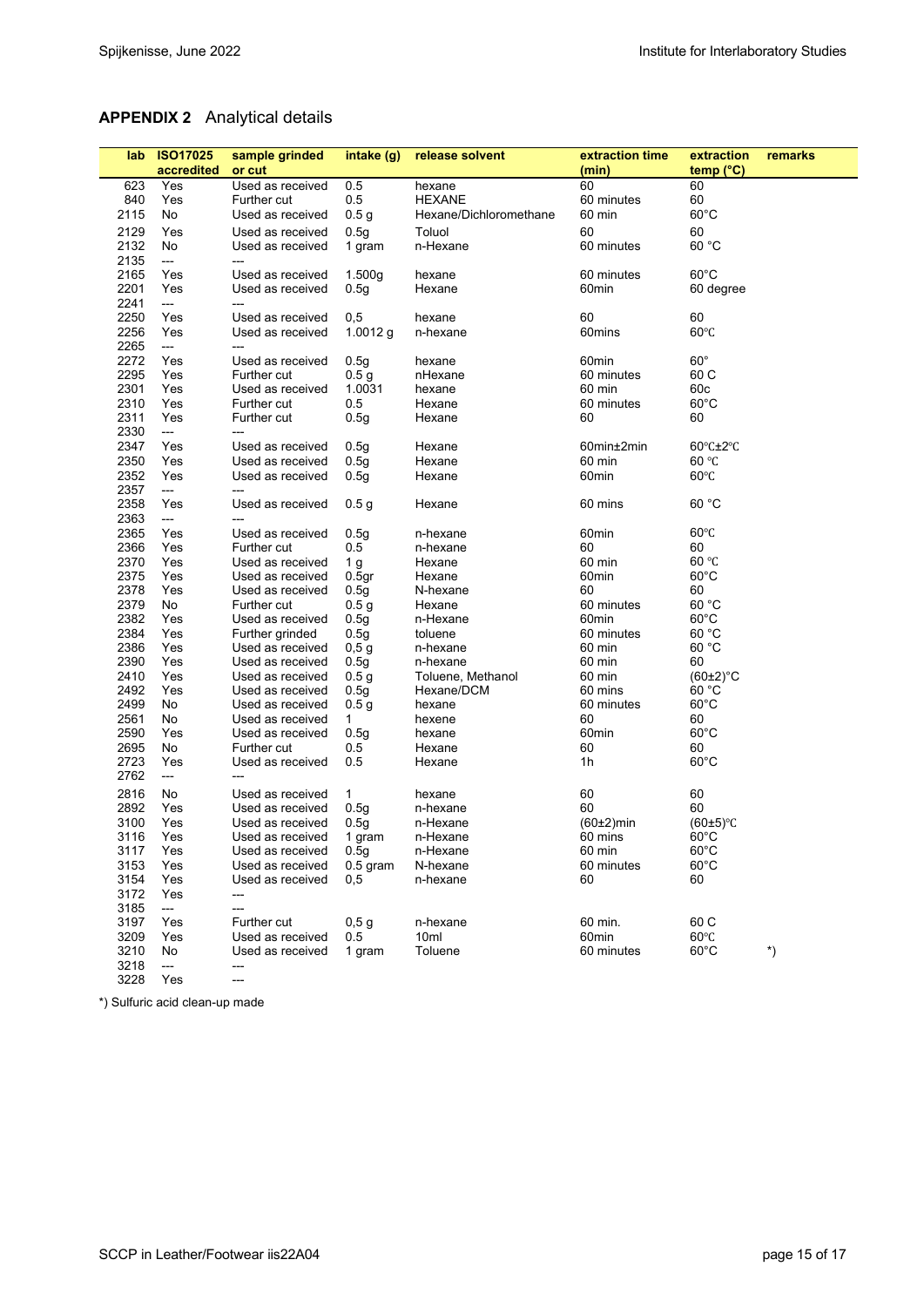#### **APPENDIX 3**

#### **Number of participants per country**

1 lab in CAMBODIA

- 1 lab in CZECH REPUBLIC
- 1 lab in DENMARK
- 1 lab in FRANCE
- 6 labs in GERMANY
- 5 labs in HONG KONG
- 2 labs in INDIA
- 2 labs in INDONESIA
- 5 labs in ITALY
- 2 labs in KOREA, Republic of
- 1 lab in MALAYSIA
- 19 labs in P.R. of CHINA
	- 1 lab in PAKISTAN
	- 1 lab in SWITZERLAND
	- 1 lab in TAIWAN
	- 1 lab in THAILAND
- 3 labs in TURKEY
- 1 lab in UNITED KINGDOM
- 2 labs in VIETNAM